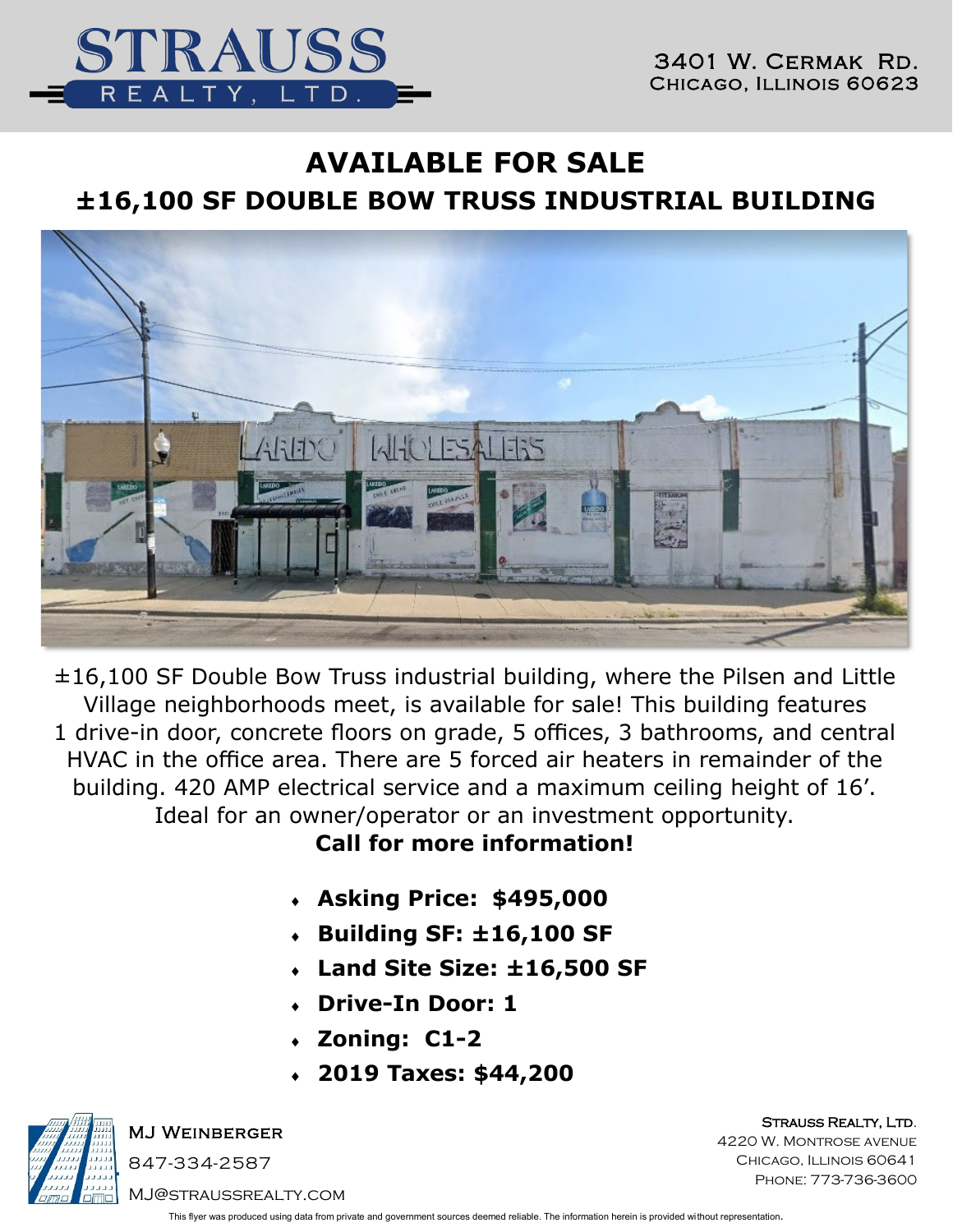

### **AVAILABLE FOR SALE**

## **±16,100 SF DOUBLE BOW TRUSS INDUSTRIAL BUILDING**





#### MJ Weinberger

847-334-2587 MJ@straussrealty.com Strauss Realty, Ltd.

4220 W. Montrose avenue CHICAGO, ILLINOIS 60641 Phone: 773-736-3600

This flyer was produced using data from private and government sources deemed reliable. The information herein is provided without representation.